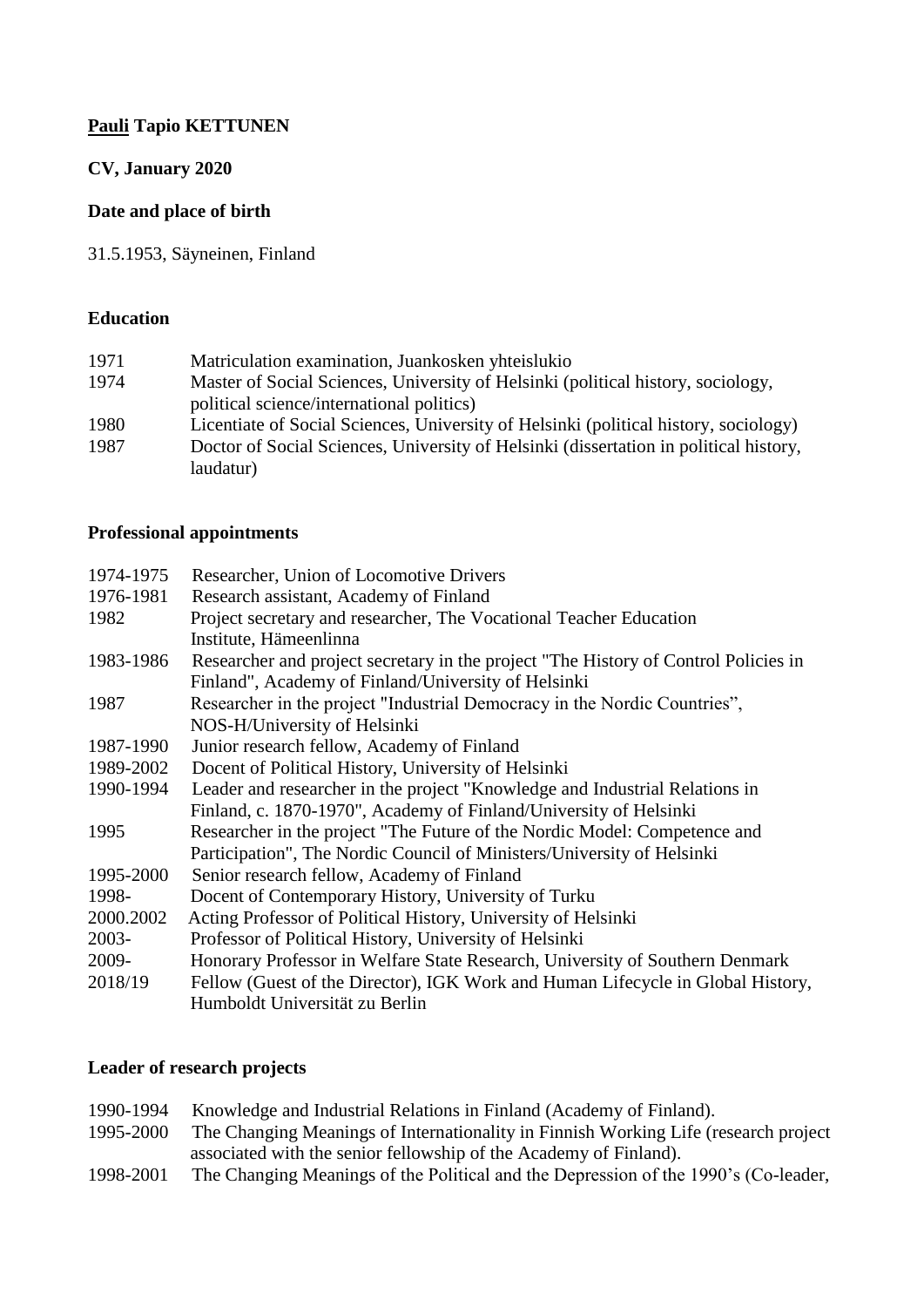|           | Academy of Finland, the research programme "1990s' Economic Crisis").                |
|-----------|--------------------------------------------------------------------------------------|
| 2002.2003 | The History of Finnish Nuclear Non-Proliferation Policy During the Cold War          |
|           | (Ministry of Trade and Industry / University of Helsinki)                            |
| 2003.2006 | The Framework for Socio-economic Development in Europe? The Consensual               |
|           | Political Cultures of the Small Western European States in Comparative and           |
|           | Historical Perspective, Smallcons (Leader of the Finnish subproject, European Union, |
|           | the 5. Framework)                                                                    |
| 2004.2007 | The Making of the Finnish Wage-Work Society. Social Cohesion and Economic            |
|           | Rationalization in the post-World-War II Finland (Academy of Finland,                |
|           | Finnish Work Environment Fund, the research programme "Social Capital and the        |
|           | Networks of Trust")                                                                  |
| 2006      | Regionalism, Nationalism and Democracy - Elaborating Interdisciplinarity and         |
|           | Comparative Approaches for European Studies (2006, European Studies Network,         |
|           | University Helsinki)                                                                 |
| 2007-2012 | The History of Education and Training in Finland (Finnish Historical Society,        |
|           | the Ministry of Education)                                                           |
| 2007-2014 | The Nordic Centre of Excellence NordWel (The Nordic Welfare State - Historical       |
|           | Foundations and Future Challenges) (NordForsk, NCoE Welfare Programme)               |
| 2009-2013 | The Limits of Nordic Welfare Universalism - Labour market interests, locality and    |
|           | gender in post-World-War-II social regulation (Academy of Finland)                   |
| 2009-2014 | Heikki Waris Research Project (Kone Foundation and University of Helsinki)           |
| 2013-2017 | Nationalism and Democracy in the Welfare State (Academy of Finland)                  |
| 2014-2016 | The Political Rhetoric of 'Isms': Ideology and Rhetoric in European Comparison       |
|           | (University of Helsinki, European Studies)                                           |
| 2016-2019 | Multilayered Borders of Global Security, GLASE (leader of the UH research            |
|           | project of the consortium, Academy of Finland)                                       |
| 2013-     | Sino-Nordic Welfare Research Network SNoW, member of core steering group             |
|           | (NordForsk, Nordic Council of Ministers)                                             |
| 2018-2020 | Participation as a Topic of Discussion on Working-life Problems and Solutions        |
|           | (Finnish Work Environment Fund / University of Helsinki)                             |

# **Supervision**

- 12/2019 Main supervisor or co-supervisor of 39 completed doctoral theses

## **Posts in university and science administration**

| 2001-2008 | Department of Social Science History, University of Helsinki, member of          |
|-----------|----------------------------------------------------------------------------------|
|           | department board (2001-2006), deputy member of department board (2007-2008)      |
| 2004-2006 | Department of Social Science History, University of Helsinki, Head of Department |
| 2007-2008 | Department of Social Science History, University of Helsinki, Deputy Head of     |
|           | Department                                                                       |
| 2014-2017 | Department of Political and Economic Studies, University of Helsinki, member of  |
|           | board                                                                            |
| 2014-2017 | Department of Political and Economic Studies, University of Helsinki, Head of    |
|           | Discipline, Political History                                                    |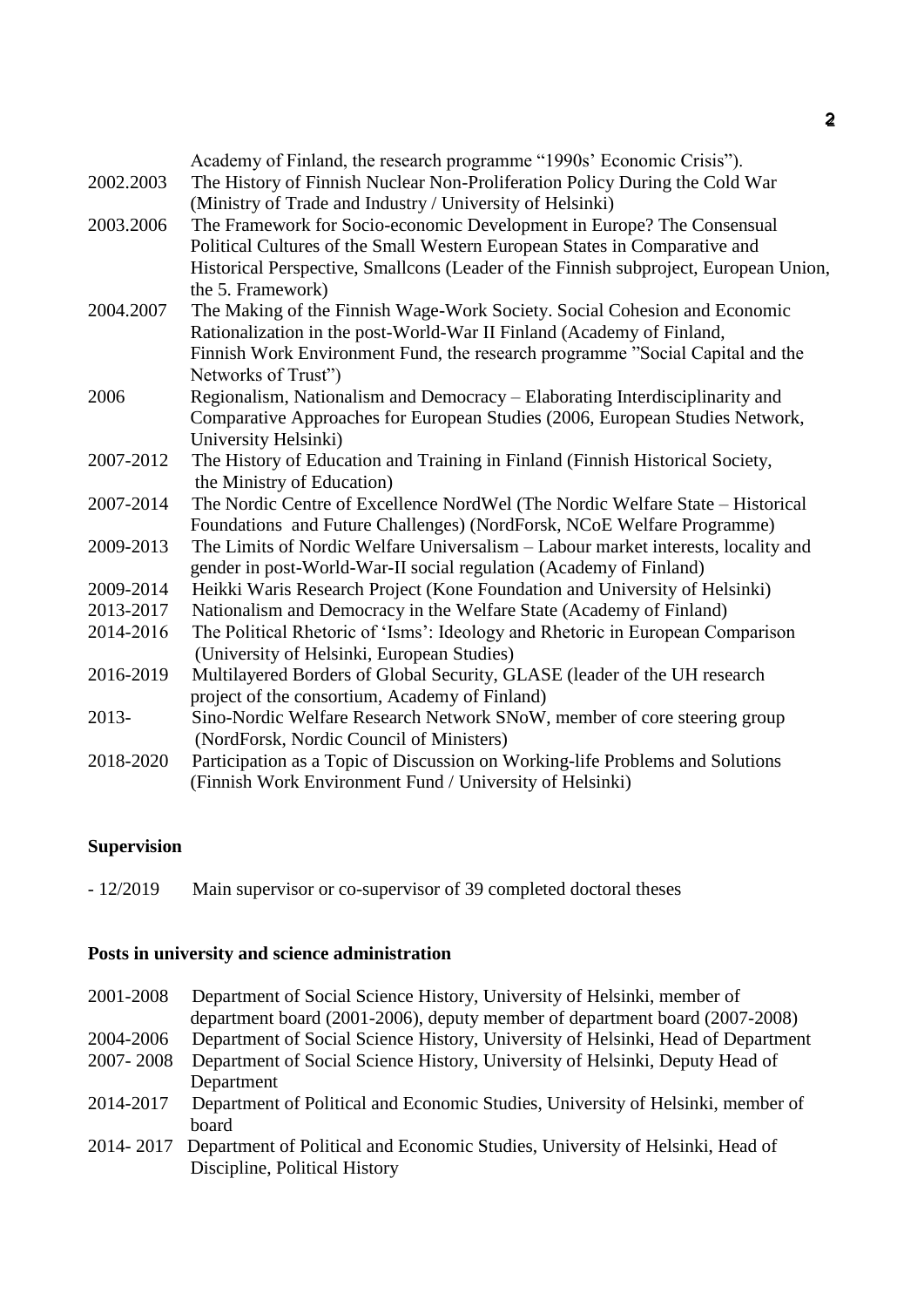| 2002-2006               | Palmenia, University of Helsinki, member of the board of the PD training programme<br>for labour policy experts                          |
|-------------------------|------------------------------------------------------------------------------------------------------------------------------------------|
| 2004-2013               | Helsinki Collegium for Advanced Studies, University of Helsinki, deputy member of<br>board (2004-2010), member of board 2010-2013        |
| 2004-                   | Centre for Nordic Studies CENS, University of Helsinki, member of advisory<br>commission, chair of advisory commission 2011-             |
| 2007-2010               | Renvall Institute for Area and Cultural Studies, University of Helsinki, deputy<br>member of board                                       |
| 2004-2006,              |                                                                                                                                          |
| 2014-2017               | Faculty of Social Sciences, University of Helsinki, deputy member of faculty board                                                       |
| 2005                    | Faculty of Social Sciences, University of Helsinki, chair of the committee for the<br>programme for bilingual faculty                    |
| 2005-2008,              |                                                                                                                                          |
| 2010-2017               | Faculty of Social Sciences, University of Helsinki, member of the committee for<br>researcher training, chair of the committee 2007-2008 |
| 2007-2008               | Faculty of Social Sciences, University of Helsinki, vice dean (research and researcher<br>training)                                      |
| 2014-2017               | Faculty of Social Sciences, University of Helsinki, member of postgraduate<br>admissions board                                           |
| 2013-                   | Faculty of Social Sciences, University of Helsinki, member of Research Committee                                                         |
| 2018-                   | Swedish School of Social Sciences, University of Helsinki, member of Research<br>Committee                                               |
| 2013-                   | University of Helsinki, Doctoral Program Gender, Culture and Society (SKY),<br>member of board                                           |
| 2007-2008<br>2005-2006, | University of Helsinki, member of the Committee for Postgraduate Studies                                                                 |
| 2013-2014               | University of Helsinki, member of the Scientific Council                                                                                 |
| 2016-                   | University of Helsinki, Master Program Society and Change, Director                                                                      |
| $2017 -$                | University of Helsinki, member of the steering group for the evaluation of research                                                      |
| 2007-2015               | Research Foundation of the University of Helsinki, member of Commission                                                                  |
| 2009-2015               | Swedish Collegium for Advanced Study (SCAS), Uppsala, member of Erik Allardt<br><b>Academic Advisory Board</b>                           |

# **Elected memberships in learned societies, research-related committees and editorial boards**

| 1977-1984 | Historical Association, member of board                                              |
|-----------|--------------------------------------------------------------------------------------|
| 1981-1984 | municipal committee for the history project of the city of Vantaa, member of         |
|           | committee                                                                            |
| 1993-2001 | Finnish Society for Labour History, chair (1993-1998), member of board               |
|           | $(1998-2001)$                                                                        |
| 1996-2006 | The Network for Nordic Welfare State History. Member of steering group               |
| 2001-2008 | Finnish Historical Society, member of board (2001-2008), chair (2002-2003), chair of |
|           | publishing committee (2004-2008)                                                     |
| 2006-2008 | Nordic Network for Research Training in Contemporary History. Member of steering     |
|           | group                                                                                |
| 2006-2008 | Finnish Literature Society, member of board, member of publishing committee          |
| 2010-     | The Federation of Finnish Learned Societies, expert panel member of the Publication  |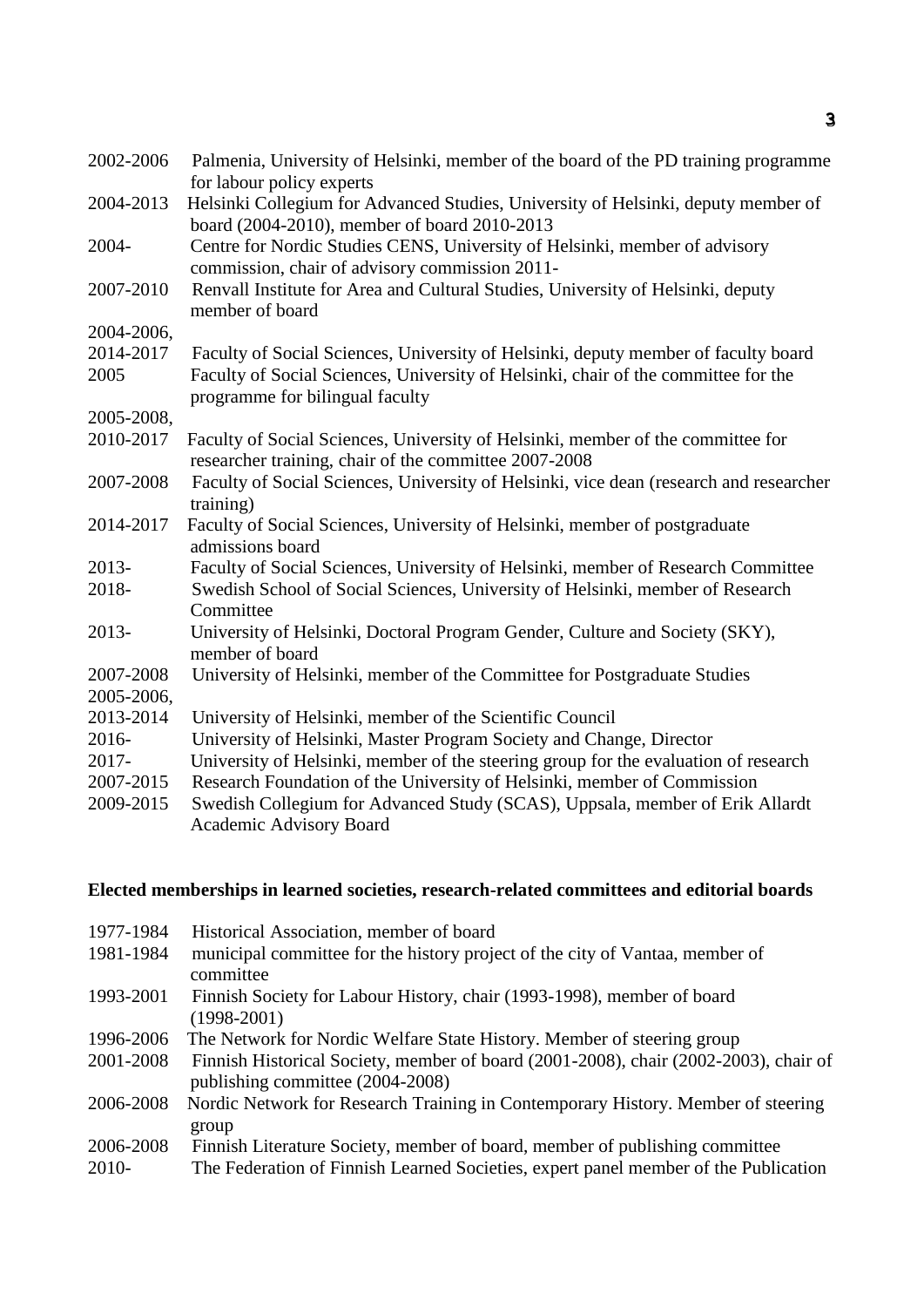|           | Forum                                                                                 |
|-----------|---------------------------------------------------------------------------------------|
| 2004-2014 | Historiallinen Aikakauskirja [Historical Journal of Finland], member of board, deputy |
|           | chair of board $(2009-2011)$ , chair of the board $(2012-2014)$                       |
| 2005-2010 | Studia Fennica, member of editorial board, chief editor of the series Studia Fennica  |
|           | Historica                                                                             |
| 2007-     | Kasvatus ja aika [Education and time], editorial council                              |
| 2012-2013 | Nordic Journal of Working Life Studies, editorial panel                               |
| 2014-     | Ajankohta [Current times], editorial board                                            |
|           |                                                                                       |

#### **Other academic expert activities**

- Pre-examiner of twenty-two doctoral dissertations (political history, Finnish history, Finnish and Scandinavian history, Nordic history, general history, cultural history, sociology, social policy, history and civilization; Universities of Helsinki, Jyväskylä, Turku and Tampere, Åbo Akademi University, Ghent University, European University Institute)
- Official opponent/examination board member of eleven doctoral dissertations (sociology, Finnish history, general history, cultural history, social policy, history and civilization; Universities of Jyväskylä, Tampere, Turku and Eastern Finland, Ghent University, European University Institute)
- Expert assessing the academic competence of eight docents/adjunct professors (political history, Finnish history, Finnish and Scandinavian history, sociology, Nordic studies, cultural history, history of everyday life; Universities of Helsinki and Turku)
- Expert in Habilitation (University of Vienna, contemporary history, 2009; University of Potsdam, political theory, 2019)
- Expert in University Professor appointment (Aarhus University, Danish and European history, 2007)
- Expert in University Assistant Professor appointment (Aarhus University, Scandinavian and European Economic History, 2013)
- Expert in University Associate Professor appointment (University of Bergen, comparative politics, 2014)
- Member of Preparatory Professor Groups for Professorships in Latin American studies, demography, administrative studies, social policy, political history, social policy, gender studies, European history of ideas, economic history, political science (University of Helsinki, 2006-2019)
- Assessor of research funding applications (Academy of Finland, University of Helsinki, Research Council of Norway, Research Council of Sweden, Netherlands Organisation of Scientific Research, Swedish Collegium for Advanced Study, Riksbankens jubileumsfond, Östersjöstiftelsen, The Finnish Work Environment Fund, several Finnish private foundations)
- Member of Book Award Committee of the Council for European Studies (CES, New York) 2015-2016
- Referee for several international and domestic scientific journals and publishing houses